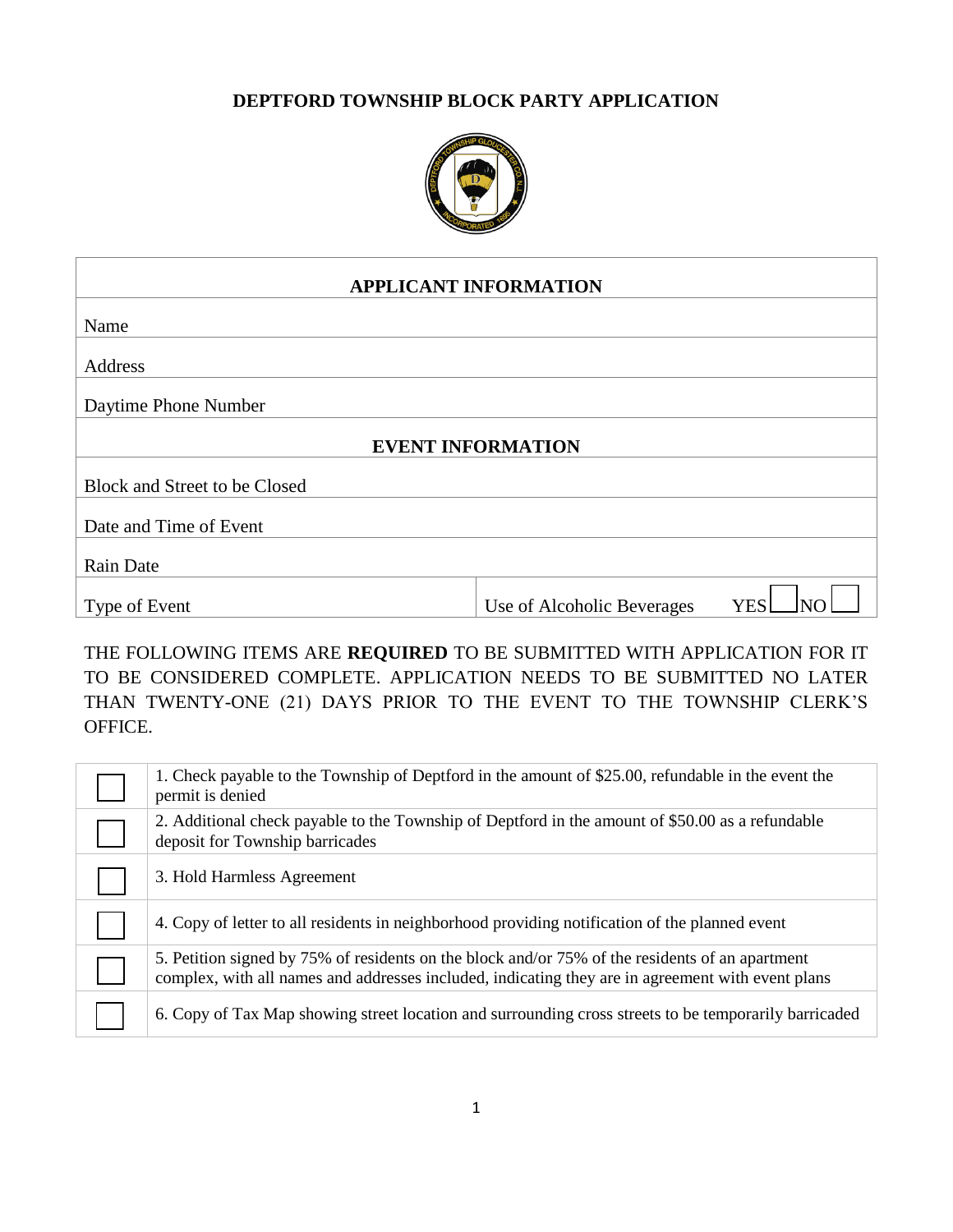#### **NOTE THE FOLLOWING INFORMATION**

Upon approval, a Block Party Permit shall be issued authorizing the applicant to close the street. It is subject to revocation if the applicant does not comply with all pertinent laws, rules and regulations including any conditions or restrictions imposed by the Township of Deptford.

Block Party Permit will not be valid before 7:00am or after 11:00pm.

Official Deptford Township barricades must be used to block off the section of the street being used for the Block Party. **Applicant is required to contact the Public Works Department at 856-228-4719 between the hours of 7:30am-3:30pm (M-F) at least 72 hours prior to the event in order for them to be dropped off.** Applicant is also required to contact Public Works on the next business day to arrange for barricades pickup.

I hereby certify that the statements contained herein are true and correct to the best of my knowledge and belief. I understand that if I knowingly make any false statement herein, I am subject to such penalties that may be prescribed by law or ordinance.

| Applicant's Signature |  |  |
|-----------------------|--|--|
|                       |  |  |

# **FOR OFFICIAL USE ONLY**

Block Party Application is APPROVED /DENIED

\_\_\_\_\_\_\_\_\_\_\_\_\_\_\_\_\_\_\_\_\_\_\_\_\_\_\_\_\_\_\_\_\_\_\_\_\_\_\_\_\_\_\_ \_\_\_\_\_\_\_\_\_\_\_\_\_\_\_\_\_\_\_\_\_\_\_\_\_\_\_\_\_\_\_\_\_\_\_\_

**Chief of Police Date**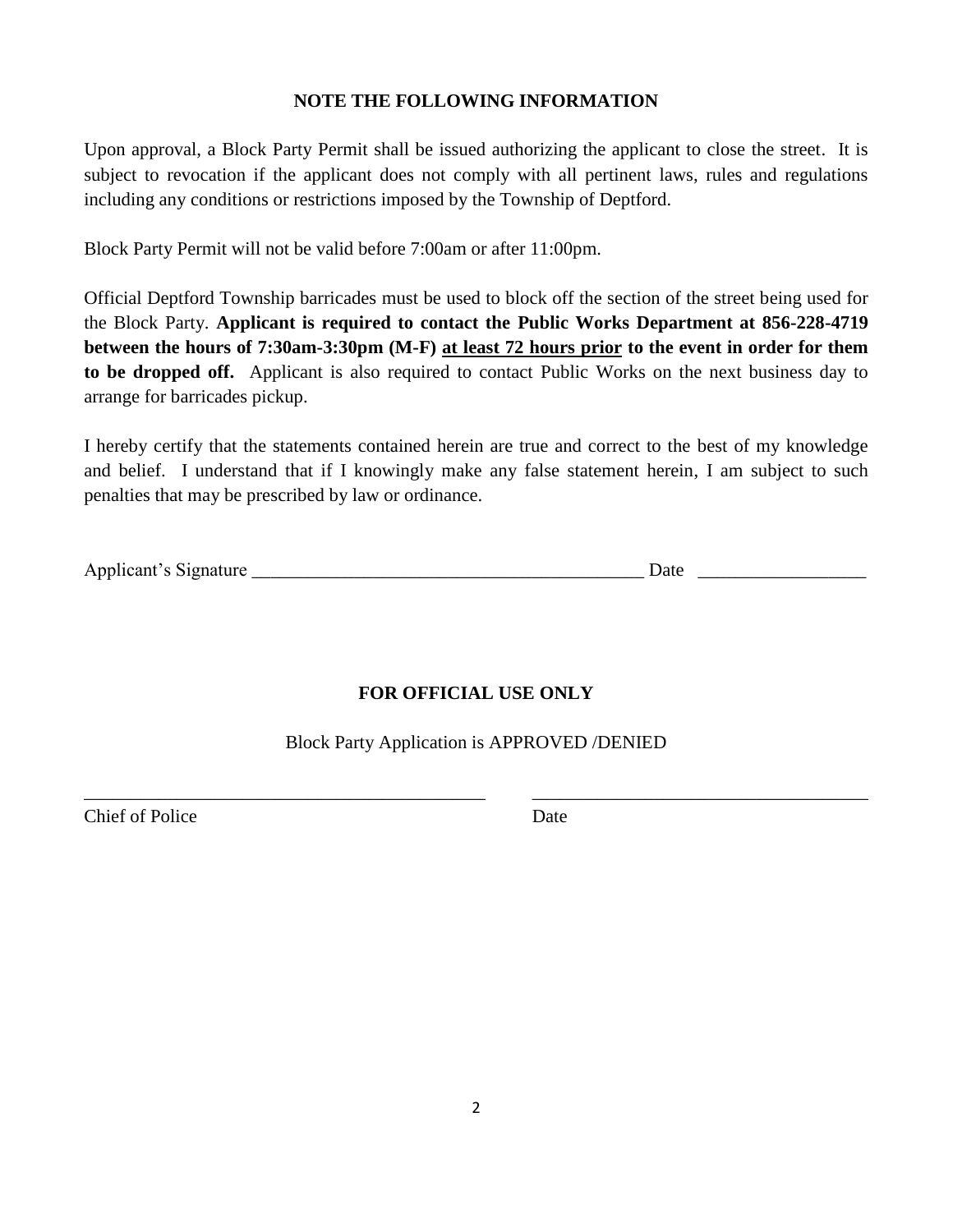## SIGNATURES & ADDRESSES OF ALL PETITIONERS

| 2.                                                                                                                                                                                                                                                                                                                                                                                                                                                                      |  |  |  |
|-------------------------------------------------------------------------------------------------------------------------------------------------------------------------------------------------------------------------------------------------------------------------------------------------------------------------------------------------------------------------------------------------------------------------------------------------------------------------|--|--|--|
| $\begin{array}{c c c c c c} \hline \textbf{3.} & \textbf{0.} & \textbf{0.} & \textbf{0.} & \textbf{0.} \\ \hline \textbf{1.} & \textbf{0.} & \textbf{0.} & \textbf{0.} & \textbf{0.} & \textbf{0.} \\ \hline \textbf{2.} & \textbf{0.} & \textbf{0.} & \textbf{0.} & \textbf{0.} & \textbf{0.} & \textbf{0.} \\ \hline \textbf{3.} & \textbf{0.} & \textbf{0.} & \textbf{0.} & \textbf{0.} & \textbf{0.}$                                                               |  |  |  |
| 4.                                                                                                                                                                                                                                                                                                                                                                                                                                                                      |  |  |  |
| 5.                                                                                                                                                                                                                                                                                                                                                                                                                                                                      |  |  |  |
| 6.                                                                                                                                                                                                                                                                                                                                                                                                                                                                      |  |  |  |
|                                                                                                                                                                                                                                                                                                                                                                                                                                                                         |  |  |  |
|                                                                                                                                                                                                                                                                                                                                                                                                                                                                         |  |  |  |
| 9.                                                                                                                                                                                                                                                                                                                                                                                                                                                                      |  |  |  |
|                                                                                                                                                                                                                                                                                                                                                                                                                                                                         |  |  |  |
| $11.$ $\overline{\phantom{a}}$ $\overline{\phantom{a}}$ $\overline{\phantom{a}}$ $\overline{\phantom{a}}$ $\overline{\phantom{a}}$ $\overline{\phantom{a}}$ $\overline{\phantom{a}}$ $\overline{\phantom{a}}$ $\overline{\phantom{a}}$ $\overline{\phantom{a}}$ $\overline{\phantom{a}}$ $\overline{\phantom{a}}$ $\overline{\phantom{a}}$ $\overline{\phantom{a}}$ $\overline{\phantom{a}}$ $\overline{\phantom{a}}$ $\overline{\phantom{a}}$ $\overline{\phantom{a}}$ |  |  |  |
| 12.                                                                                                                                                                                                                                                                                                                                                                                                                                                                     |  |  |  |
| 13.                                                                                                                                                                                                                                                                                                                                                                                                                                                                     |  |  |  |
|                                                                                                                                                                                                                                                                                                                                                                                                                                                                         |  |  |  |
| $14. \qquad \qquad$                                                                                                                                                                                                                                                                                                                                                                                                                                                     |  |  |  |
| $\begin{array}{c c c c c} \hline 15. & \multicolumn{2}{c }{\textbf{15}}\\ \hline \end{array}$<br>$\frac{16.}{20}$                                                                                                                                                                                                                                                                                                                                                       |  |  |  |
|                                                                                                                                                                                                                                                                                                                                                                                                                                                                         |  |  |  |
| 17.                                                                                                                                                                                                                                                                                                                                                                                                                                                                     |  |  |  |
| 18.                                                                                                                                                                                                                                                                                                                                                                                                                                                                     |  |  |  |
| 19.                                                                                                                                                                                                                                                                                                                                                                                                                                                                     |  |  |  |
| 20.                                                                                                                                                                                                                                                                                                                                                                                                                                                                     |  |  |  |